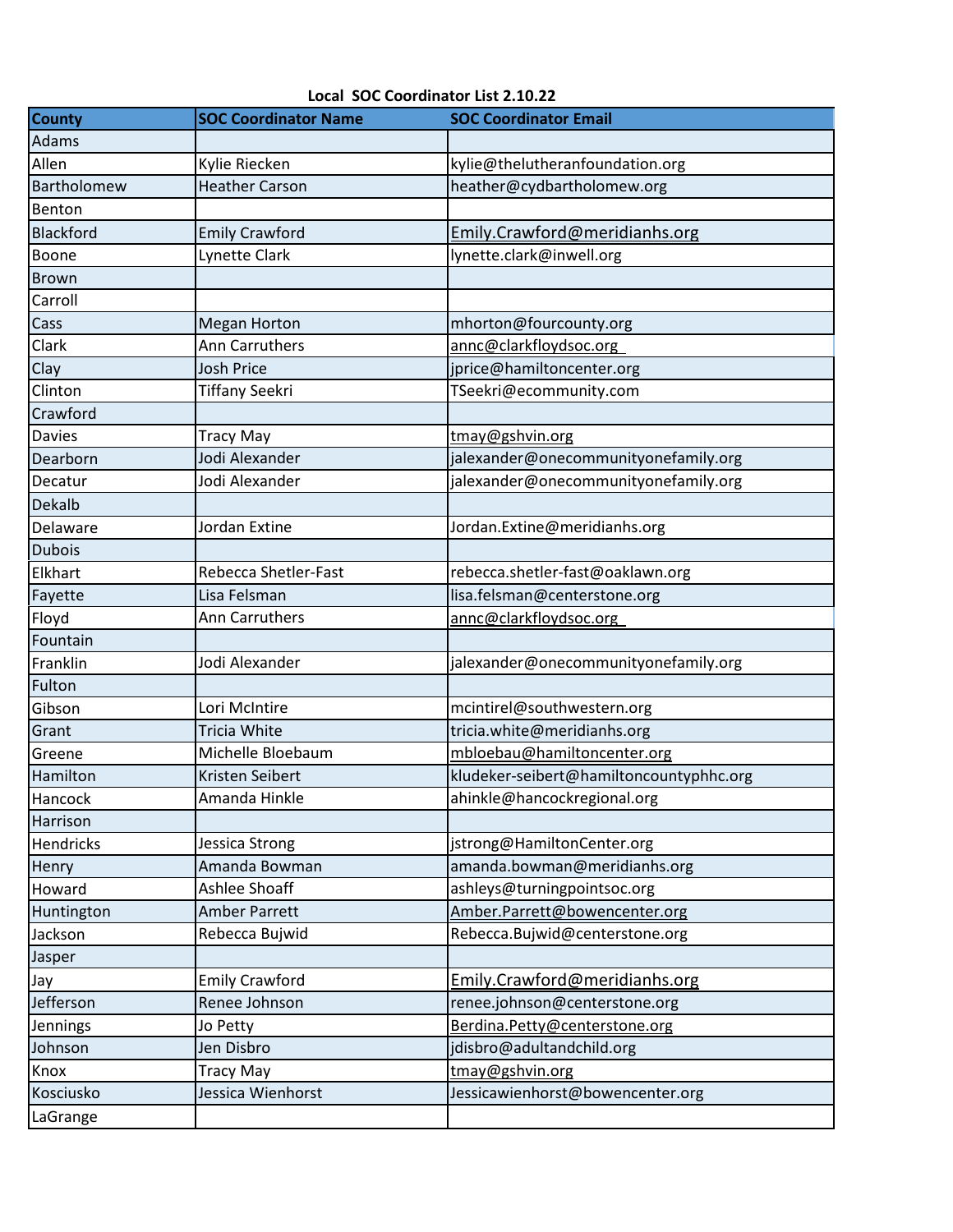| Marisa Chaples<br>Laporte<br>marisa@unitedwaylpc.org<br>Sara Kleber-Lowery<br>sara.kleber-lowery@centerstone.org<br>Lawrence<br><b>Ashley Guinn</b><br>Ashley.Guinn@meridianhs.org<br>Madison |  |
|-----------------------------------------------------------------------------------------------------------------------------------------------------------------------------------------------|--|
|                                                                                                                                                                                               |  |
|                                                                                                                                                                                               |  |
|                                                                                                                                                                                               |  |
| jdisbro@adultandchild.org<br>Marion<br>Jen Disbro                                                                                                                                             |  |
| Zac Cook<br>Zachary.Cook@bowencenter.org<br>Marshall                                                                                                                                          |  |
| Martin<br>tmay@gshvin.org<br><b>Tracy May</b>                                                                                                                                                 |  |
| Miami<br><b>Crystal Selleck</b><br>cselleck@fourcounty.org                                                                                                                                    |  |
| Monroe<br>Travis Rathbun<br>travis.rathbun@centerstone.org                                                                                                                                    |  |
| Montgomery                                                                                                                                                                                    |  |
| Jill Heichelbech<br>Morgan<br>jill.heichelbech@centerstone.org                                                                                                                                |  |
| Newton                                                                                                                                                                                        |  |
| <b>Noble</b>                                                                                                                                                                                  |  |
| Jodi Alexander<br>Ohio<br>jalexander@onecommunityonefamily.org                                                                                                                                |  |
| Orange                                                                                                                                                                                        |  |
| Owen                                                                                                                                                                                          |  |
| Parke                                                                                                                                                                                         |  |
| Perry                                                                                                                                                                                         |  |
| Pike<br><b>Tracy May</b><br>tmay@gshvin.org                                                                                                                                                   |  |
| Tim McCurdy<br>tmmccurdy@porterstarke.org<br>Porter                                                                                                                                           |  |
| mcintirel@southwestern.org<br>Lori McIntire<br>Posey                                                                                                                                          |  |
| Pulaski<br><b>Elizabeth Price</b><br>EPrice@fourcounty.org                                                                                                                                    |  |
| Rebecca Roy<br>rroy@cumminsbhs.org<br>Putnam                                                                                                                                                  |  |
| Lisa Felsman<br>lisa.felsman@centerstone.org<br>Randolph                                                                                                                                      |  |
| Ripley<br>Lisa Felsman<br>lisa.felsman@centerstone.org                                                                                                                                        |  |
| Rush<br>Lisa Felsman<br>lisa.felsman@centerstone.org                                                                                                                                          |  |
| Jamie Raichel<br>jamie.raichel@scottcountypartnership.org<br>Scott                                                                                                                            |  |
| Margret Madden<br>mmadden@ecommunity.com<br>Shelby                                                                                                                                            |  |
| Spencer                                                                                                                                                                                       |  |
| St. Joseph<br>Rebecca Zakowski<br>rebecca.zakowski@oaklawn.org                                                                                                                                |  |
| Starke<br>Tim McCurdy<br>tmmccurdy@porterstarke.org                                                                                                                                           |  |
| Steuben                                                                                                                                                                                       |  |
| Sullivan<br>Amy Glover<br>aglover@hamiltoncenter.org                                                                                                                                          |  |
| Jodi Alexander<br>jalexander@onecommunityonefamily.org<br>Switzerland                                                                                                                         |  |
| Tippecanoe                                                                                                                                                                                    |  |
| <b>Tiffany Seekri</b><br>TSeekri@ecommunity.com<br>Tipton                                                                                                                                     |  |
| Lisa Felsman<br>lisa.felsman@centerstone.org<br>Union                                                                                                                                         |  |
| Vanderburgh<br>Lori McIntire<br>mcintirel@southwestern.org                                                                                                                                    |  |
| Vermillion<br>dnewnum@hamiltoncenter.org<br>Diana Newnum                                                                                                                                      |  |
| dweaver@hamiltoncenter.org<br>Dwight Weaver<br>Vigo                                                                                                                                           |  |
| Danielle Gargiulo<br>Danielle.Gargiulo@bowencenter.org<br>Wabash                                                                                                                              |  |
| Warren                                                                                                                                                                                        |  |
| Warrick<br>mcintirel@southwestern.org<br>Lori McIntire                                                                                                                                        |  |
| Washington                                                                                                                                                                                    |  |
| Wayne<br>lisa.felsman@centerstone.org<br>Lisa Felsman                                                                                                                                         |  |
| Wells<br>Sschwartz@fcs-inc.net<br>Sarah Schwartz                                                                                                                                              |  |